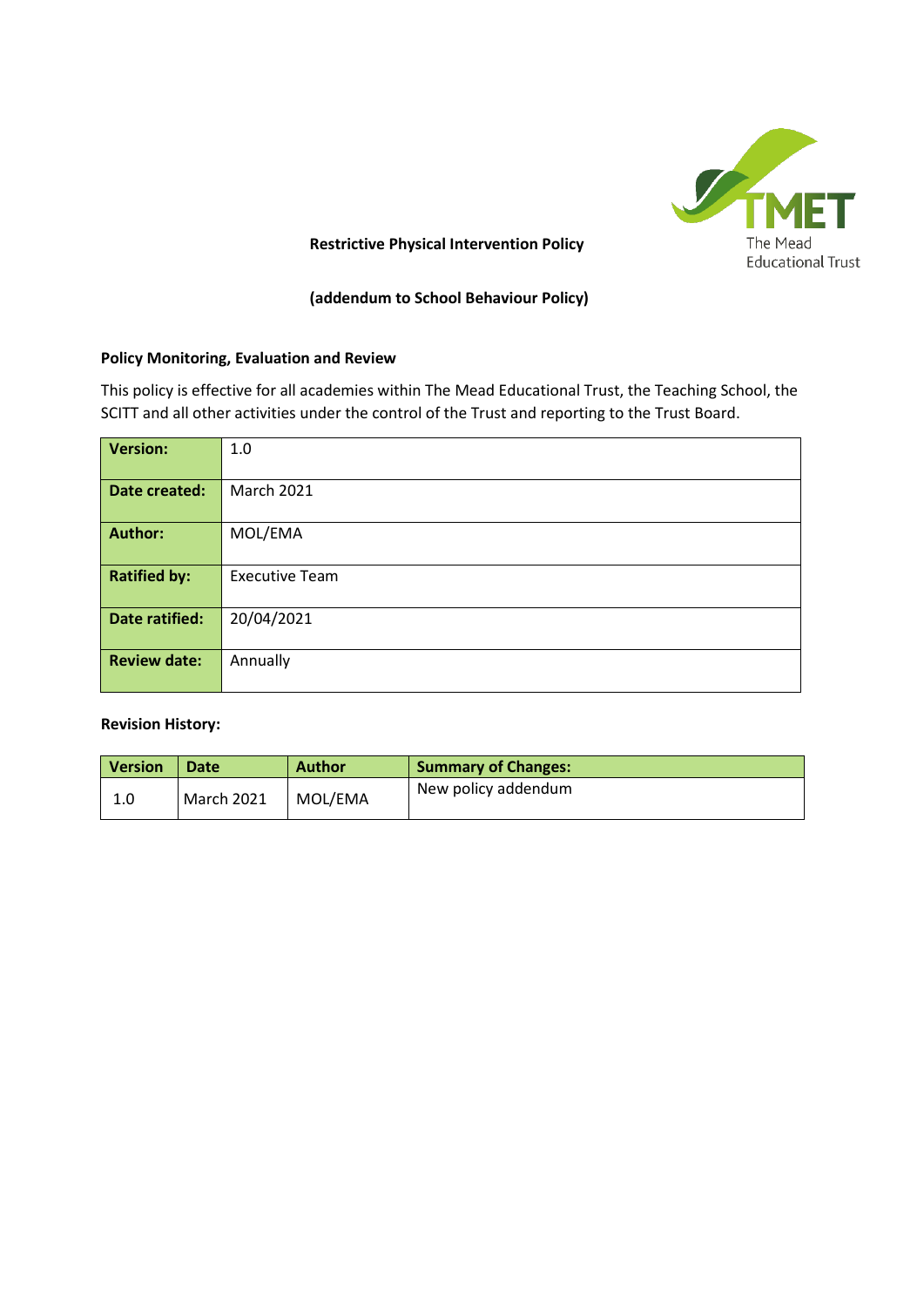## Contents

| $2^{\circ}$ |  |
|-------------|--|
| 3           |  |
| 4           |  |
| 5           |  |
| 6           |  |
| $7^{\circ}$ |  |
| 8           |  |
| 9           |  |
| 10          |  |
| 11          |  |
|             |  |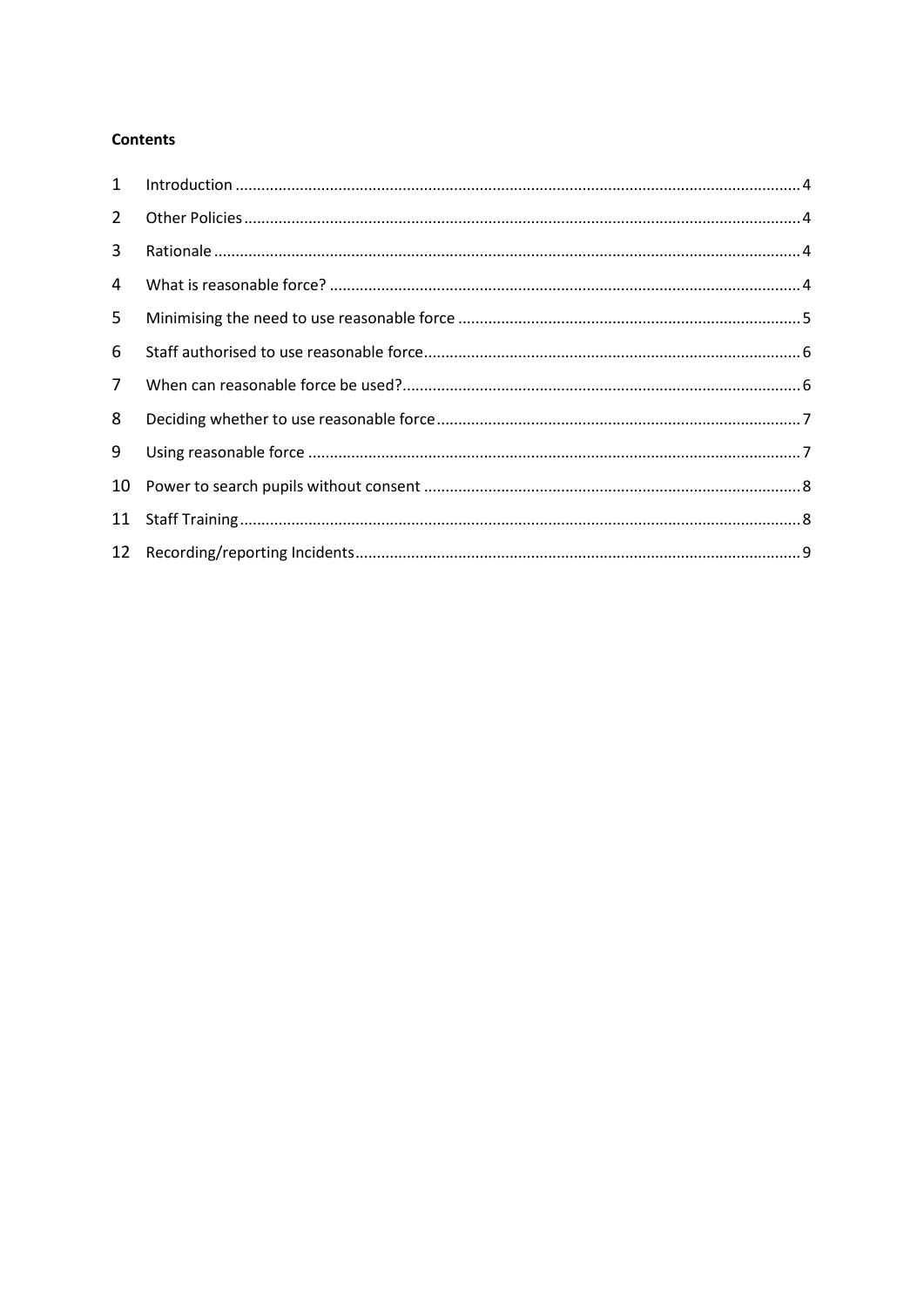# <span id="page-2-0"></span>**Introduction**

- 1.1. Guidance concerning the use of reasonable force to restrain pupils can be found in section 550(A) of the Education Act 1996, as inserted by section 4 of the Education Act 1997. This provision was extended to include all schools by section 131 of the School Standards and Framework Act 1998.
- 1.2. This policy should be read in conjunction with the Use of Reasonable Force (July 2013) DfE Guidance document for headteachers, staff and governing bodies.

# <span id="page-2-1"></span>**Other Policies**

Other policies to be read in conjunction with this policy:

- Behaviour for Learning
- Health & Safety
- Looked after Children
- Safeguarding (Child Protection)
- Special Educational Needs

### <span id="page-2-2"></span>**Rationale**

- 3.1 The Education Act 1996 forbids corporal punishment, but allows all teachers to use reasonable force to prevent a pupil from:
	- committing a criminal offence
	- injuring themselves or others
	- damaging property
	- acting in a way that is counter to maintaining good order and discipline at the school
- 3.2 This power may be used where the student (including students from other schools) is on MAT premises or elsewhere in the lawful control or in the charge of a staffmember.
- 3.3 There is no legal definition of when it is reasonable to use force. That will always depend on the precise circumstances of individual cases. To be judged lawful, the force used would need to be in proportion to the consequences it is intended to prevent. The degree of force used should always be the minimum needed to achieve the desired result.
- 3.4 The Act does not cover more extreme situations, such as action in self-defence or in an emergency, when it might be reasonable for someone to use a degree of force.

## <span id="page-2-3"></span>**What is reasonable force?**

4.1 The term 'reasonable force' covers the broad range of actions used by most teachers at some point in their career that involve a degree of physical contact with pupils.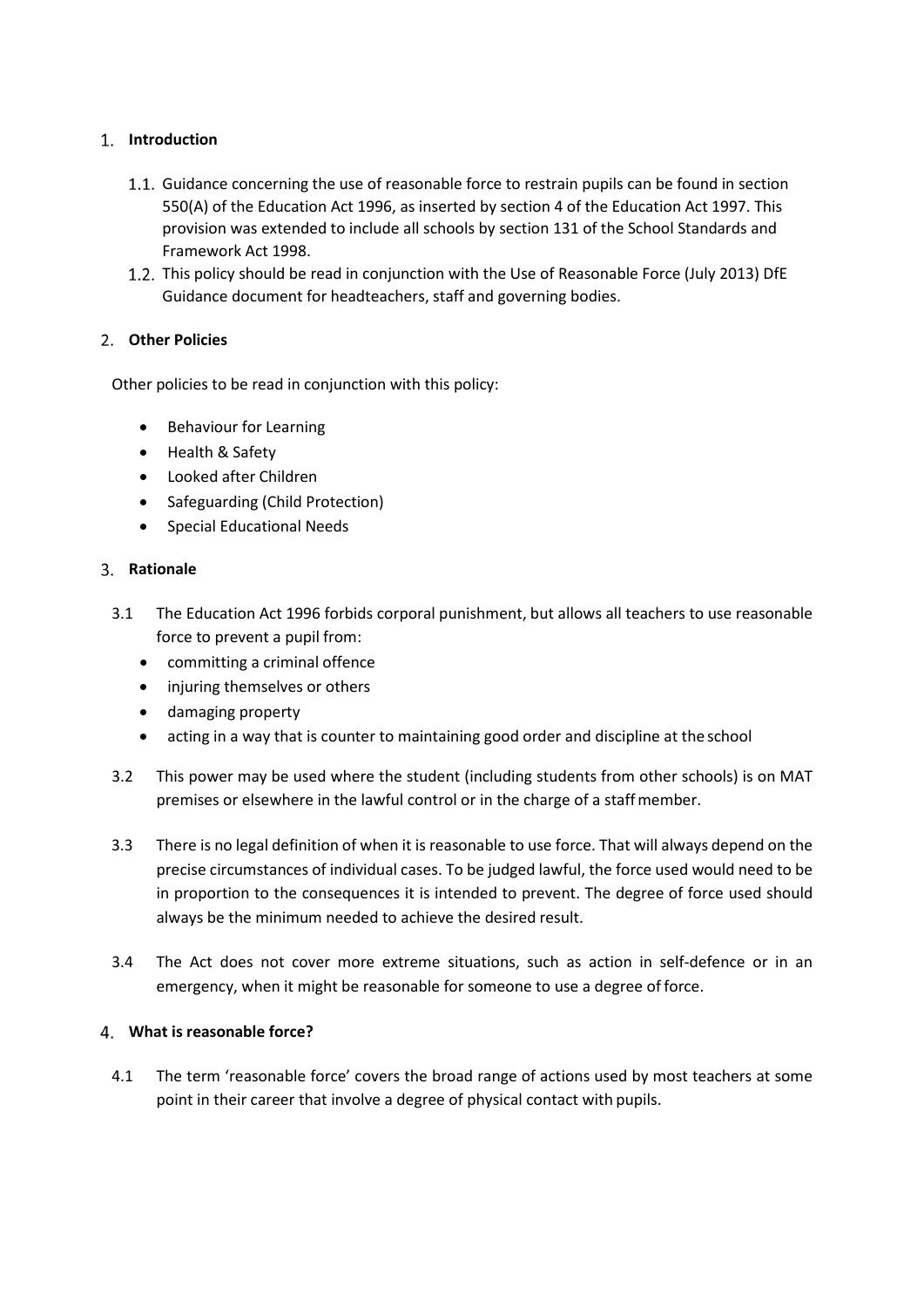- 4.2 Force is usually used either to control or restrain. This can range from guiding a pupil to safety by the arm through to more extreme circumstances such as breaking up a fight or where a student needs to be restrained to prevent violence or injury.
- 4.3 'Reasonable in the circumstances' means using no more force than is needed.
- 4.4 As mentioned above, schools generally use force to control pupils and to restrain them. Control means either passive physical contact, such as standing between pupils or blocking a pupil's path, or active physical contact such as leading a pupil by the arm out of aclassroom.
- 4.5 Restraint means to hold back physically or to bring a pupil under control. It is typically used in more extreme circumstances, for example when two pupils are fighting and refuse to separate without physical intervention.
- 4.6 School staff should always try to avoid acting in a way that might cause injury, but in extreme cases it may not always be possible to avoid injuring the pupil.

# <span id="page-3-0"></span>**Minimising the need to use reasonable force**

- 5.1 Staff should always try to deal with the situation using other agreed strategies to calm a situation before considering using force.
- 5.2 Although the MAT recognises that preventative measures will not always work, there are numerous steps that will be taken in order to help reduce the likelihood of situations arising where the power to use force may need to be exercised. We endeavour to:
	- Create a calm, orderly and supportive MAT environment that minimises the risk of violence of any kind
	- Develop effective relationships between students and staff that are central to good order
	- Adopt a whole‐school approach to developing social and emotional skills
	- Take a structured approach to staff development that helps staff to develop the skills of positive behaviour management; managing conflict and also support each other during and after an incident
	- Recognise that challenging behaviours are often foreseeable
	- Effectively manage individual incidents while understanding the importance of communicating calmly with the student, using non‐ threatening verbal body language and ensuring that the student can see a way out of a situation. For example, students should always be given an option of going to a quiet space with the staff member away from bystanders and other students, so that the staff member can listen to concerns; or being joined by a particular member of staff well known to the pupil
	- Wherever practical, warning a student that force may have to be used before using force.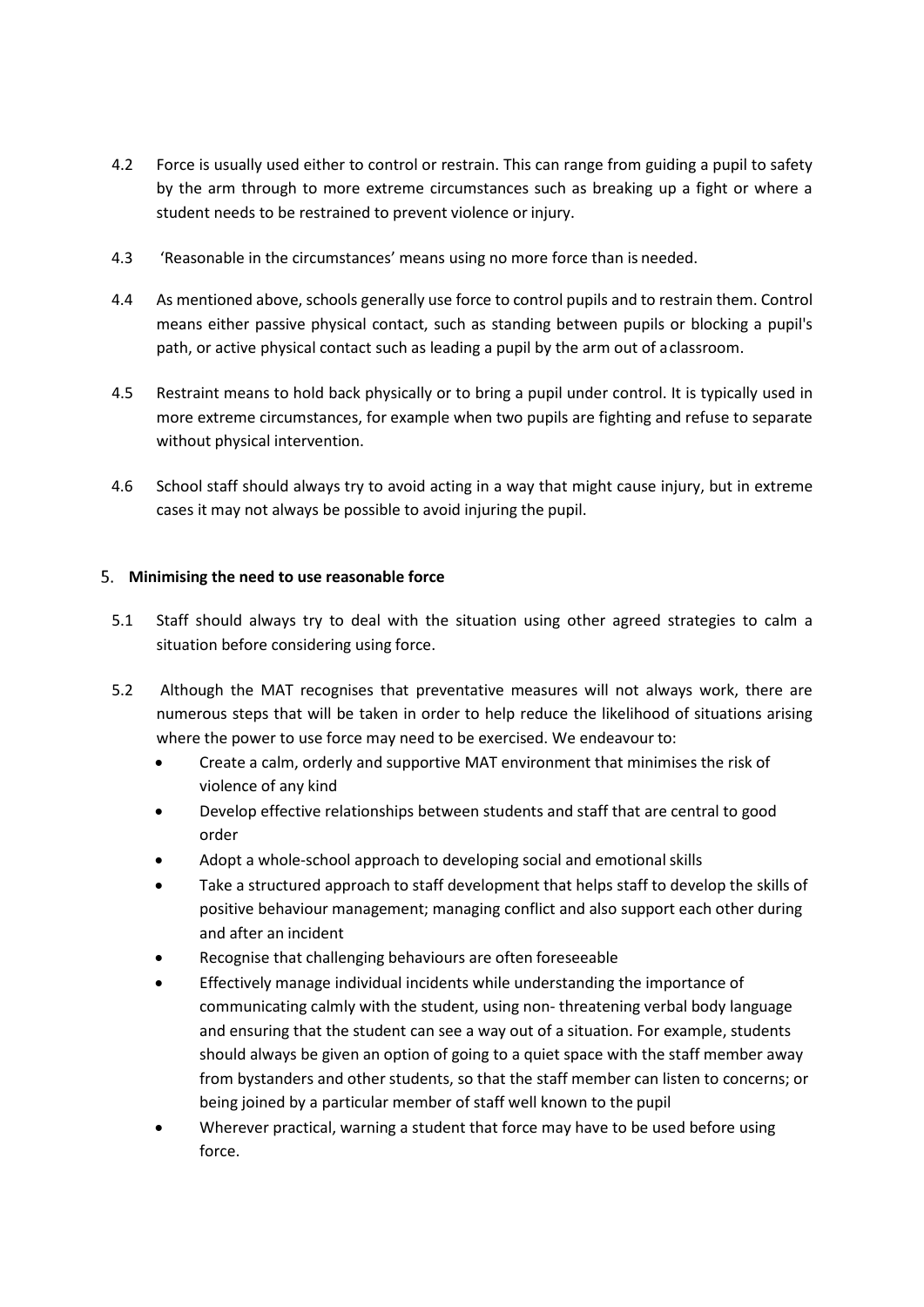## <span id="page-4-0"></span>**Staff authorised to use reasonable force**

The staff to which this power applies are defined in Section 93 of the Education and Inspections Act 2006. These are:

- All members of school staff have a legal power to use reasonable force.
- This power applies to any member of staff at the school. It can also apply to people whom the headteacher has temporarily put in charge of pupils such as unpaid volunteers or parents accompanying students on a school organised visit.

## <span id="page-4-1"></span>**When can reasonable force be used?**

- 7.1 Reasonable force can be used to prevent pupils from hurting themselves or others, from damaging property, or from causing disorder.
- 7.2 In a school, force is used for two main purposes to control pupils or to restrainthem.
- 7.3 The decision on whether or not to physically intervene is down to the professional judgement of the staff member concerned and should always depend on the individual circumstances.
- 7.4 The following list is not exhaustive but provides some examples of situations where reasonable force can and cannot be used.
- 7.5 Schools can use reasonable force to:
	- remove disruptive children from the classroom where they have refused to follow an instruction to do so;
	- prevent a pupil behaving in a way that disrupts a school event or a school trip or visit;
	- prevent a pupil leaving the classroom where allowing the pupil to leave would risk their safety or lead to behaviour that disrupts the behaviour of others;
	- prevent a pupil from attacking a member of staff or another pupil, or to stop a fight in the playground; and
	- restrain a pupil at risk of harming themselves through physical outbursts.
- 7.6 Schools cannot:
	- use force as a punishment it is always unlawful to use force as a punishment.
- 7.7 In these examples use of force would be reasonable (and therefore lawful) if it was clear that the behaviour was sufficiently dangerous or disruptive to warrant physical intervention of the degree applied and could not be realistically dealt with by any other means.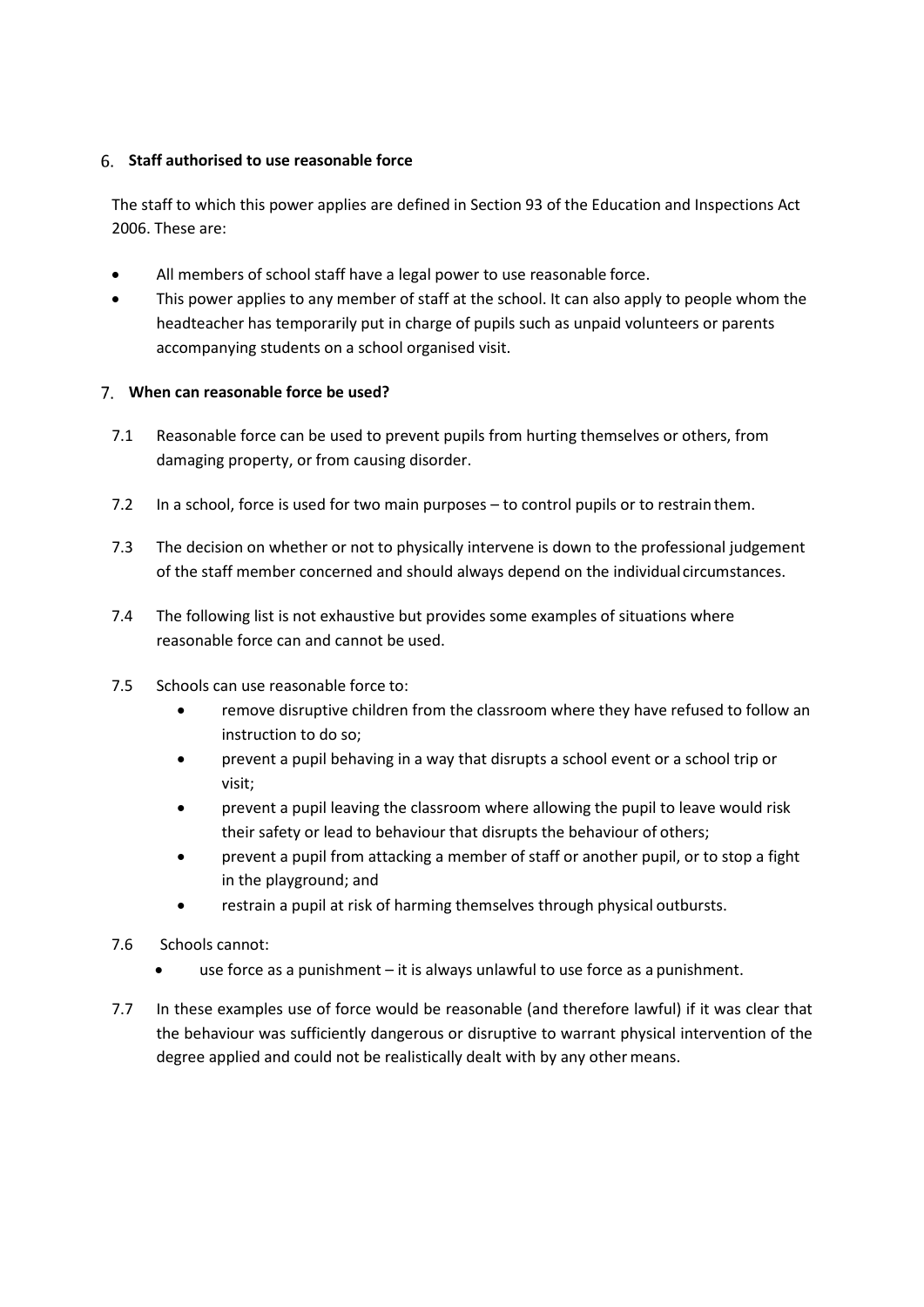## <span id="page-5-0"></span>**Deciding whether to use reasonable force**

- 8.1 Staff should only use force when the risk of not using force significantly outweighs those of using force. Then the judgement whether to use force and what force to use should always depend on the circumstances of each case. Students with SEN and/or disabilities should be handled according to information about the individual student concerned (see section on 'Staff Training')
- 8.2 Decisions on whether the precise circumstances of an incident justify the use of significant force must be reasonable. Typically, such decisions have to be made quickly, with little time for reflection. Nevertheless, staff need to make the clearest possible judgements about:
	- The seriousness of the incident, assessed by the effect of the injury, damage or disorder which is likely to result if force is not used.
	- The greater the potential for injury, damage or serious disorder, the more likely it is that using force may be justified
	- The chances of achieving the desired result by other means. The lower the probability of achieving the desired result by other means the more likely it is that using force can be justified.
	- The relative risks associated with the physical intervention compared to the risks of using other strategies. The smaller the risks associated with physical intervention compared with other strategies, the more likely it is that using force can bejustified

## <span id="page-5-1"></span>**Using reasonable force**

- 9.1 Staff, as far as possible, should not use force unless or until another responsible adult is present to support, observe and call for assistance. Then staff should always only use the minimum amount of force to achieve the desired effect.
- 9.2 Before using reasonable force, staff should, wherever practical tell the pupil to stop misbehaving and communicate in a calm measured manner throughout the incident. Staff should not give the impression of acting out of anger or frustration, or to punish a pupil, and should make it clear that physical contact or restraint will stop as soon as it ceases to be necessary.
- 9.3 Types of reasonable force used could include:
	- Passive physical contact resulting from standing between students or staff and students
	- Active physical contact such as leading a pupil by the arm or hand or ushering a pupil away by placing a hand in the centre of the back
	- In more extreme circumstances, using appropriate restrictive holds
- 9.4 Where there is a high and immediate risk of death or of serious injury, any member of staff would be justified in taking necessary action (consistent with the principle of seeking to use the minimum force required to achieve the desired result). Such situations could include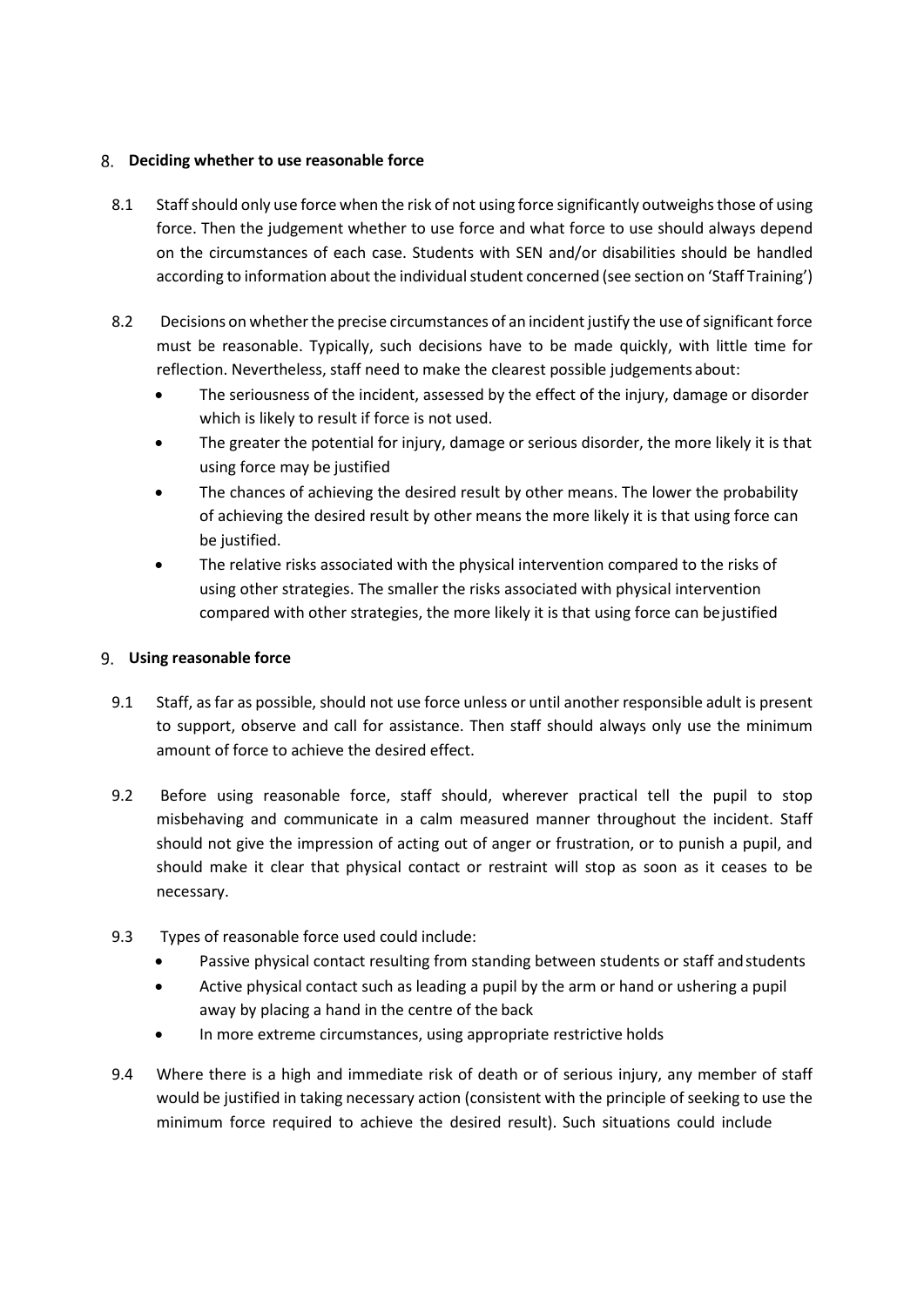preventing a student running off the pavement onto a busy road or preventing a student hitting someone with a dangerous object such as a glass bottle or hammer.

- 9.5 Staff should always make every effort to avoid acting in a way that might reasonably be expected to cause injury. However, in the most extreme circumstances it may not always be possible to avoid injuring a student.
- 9.6 Staff should always avoid touching or restraining a student in a way that could be interpreted as sexually inappropriate.

### <span id="page-6-0"></span>**Power to search pupils without consent**

- 10.1 In addition to the general power to use reasonable force described above, headteachers and authorised staff can use such force as is reasonable given the circumstances to conduct a search for the following "prohibited items" :
	- knives and weapons
	- alcohol
	- illegal drugs
	- stolen items
	- tobacco and cigarette papers
	- fireworks
	- pornographic images
	- any article that has been or is likely to be used to commit an offence, cause personal injury or damage to property.
- 10.2 Force cannot be used to search for items banned under the school rules.

## <span id="page-6-1"></span>11. Staff Training

- 11.1 The Special Educational Needs Co-ordinator (SENDco) will also make individual risk assessments available to staff where it is known that force is more likely to be necessary to restrain a particular student, such as a student whose SEN and/or disability is associated with extreme behaviour. Appropriate training will be given to the necessary staff working with these students on a regular basis, and College staff will be notified about procedures inplace.
- 11.2 Some key members of Inclusion staff and at least one member of SLT within each school and College will be trained and regularly updated in the use of positive handling. Usually the staff are those most likely to find themselves in a situation that may require the use of reasonable force and are therefore trained to do this correctly and in a lawful manner.